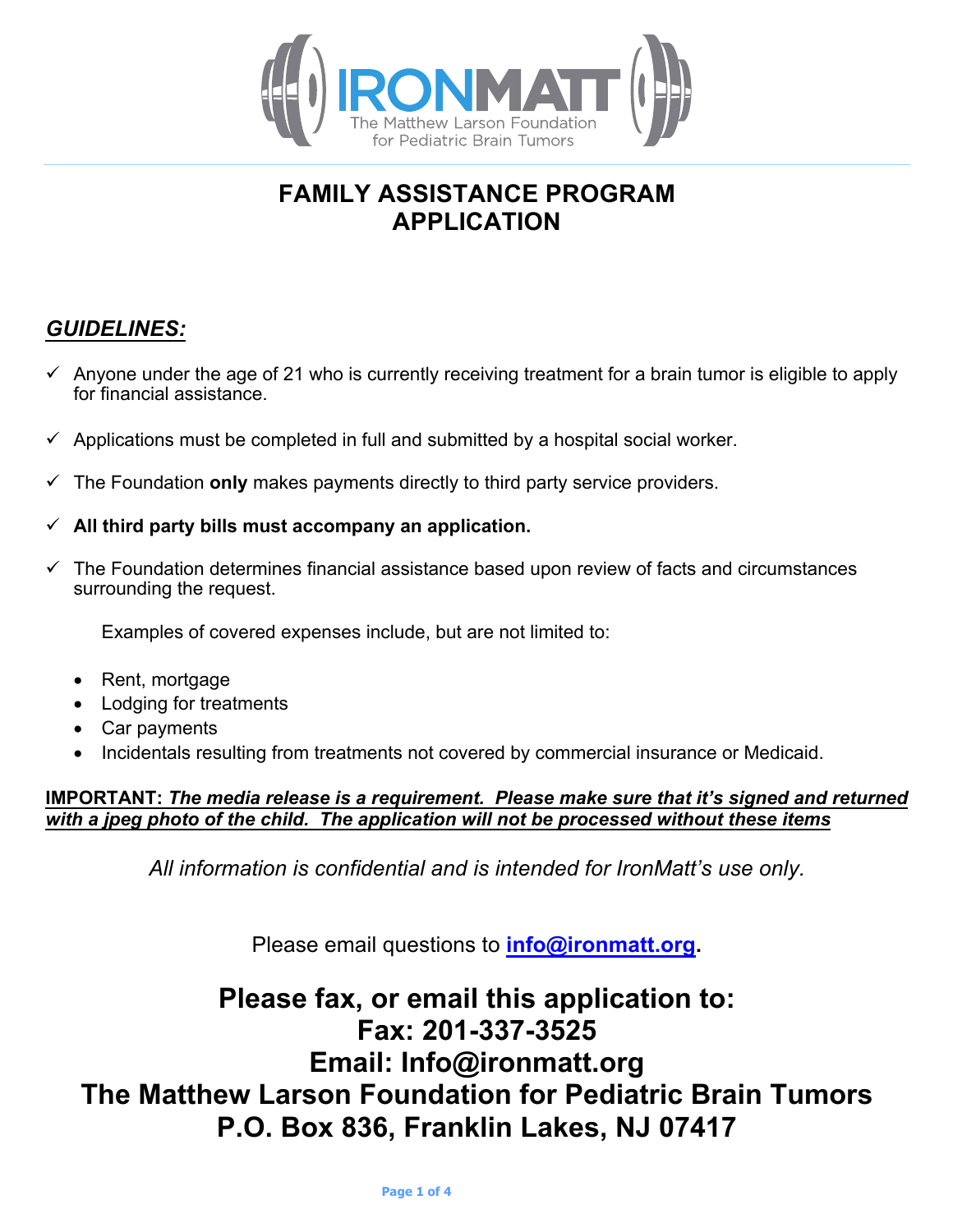

| <b>PATIENT INFORMATION</b>                                                                                     | Today's Date: ____________                                                       |
|----------------------------------------------------------------------------------------------------------------|----------------------------------------------------------------------------------|
|                                                                                                                |                                                                                  |
|                                                                                                                |                                                                                  |
|                                                                                                                |                                                                                  |
|                                                                                                                |                                                                                  |
|                                                                                                                |                                                                                  |
|                                                                                                                |                                                                                  |
|                                                                                                                |                                                                                  |
| Does the patient have medical insurance?  Yes ____ No ____                                                     | ,我们也不会有什么。""我们的人,我们也不会有什么?""我们的人,我们也不会有什么?""我们的人,我们也不会有什么?""我们的人,我们也不会有什么?""我们的人 |
|                                                                                                                |                                                                                  |
| Approximate annual household income (please circle)                                                            |                                                                                  |
|                                                                                                                | More than \$150,000                                                              |
| How did the patient's family learn of IronMatt's Family Assistance Program? __________________________________ |                                                                                  |
| Has IronMatt assisted this patient in the past? Yes ____ No_____                                               |                                                                                  |
| If applicable, what other organizations is the family applying for financial assistance? _____________________ |                                                                                  |
| HOSPITAL AND SOCIAL WORKER INFORMATION                                                                         |                                                                                  |
|                                                                                                                |                                                                                  |
|                                                                                                                |                                                                                  |
|                                                                                                                |                                                                                  |
| Social Worker Phone: ___________________________________                                                       |                                                                                  |
|                                                                                                                | Please print clearly                                                             |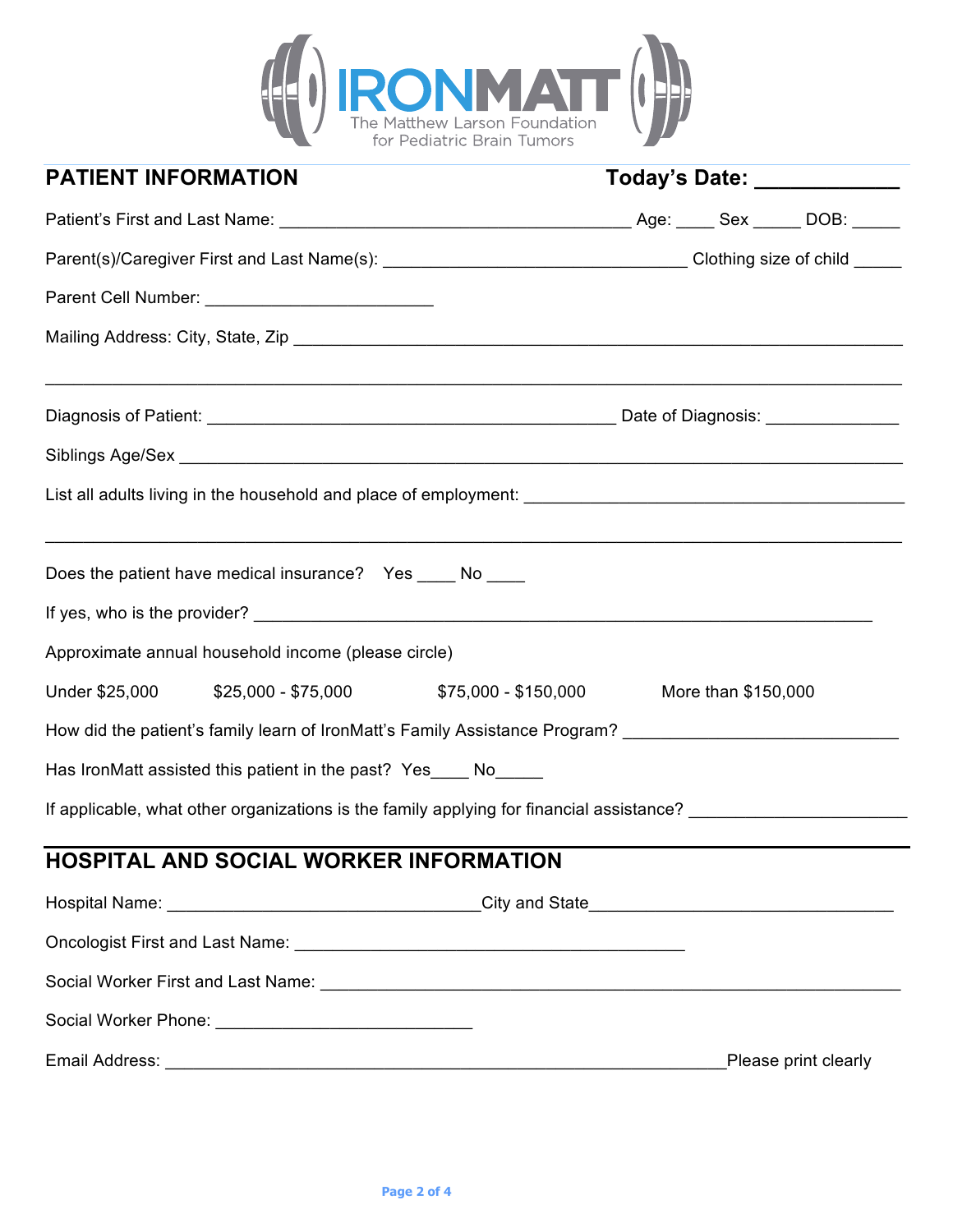

### **REQUEST**

Amount of Request: \_\_\_\_\_\_\_\_\_\_\_**Please do NOT submit the application until you have all bills, mailing addresses and account numbers. You will also need to email a JPEG photo to info@ironmatt.org incomplete applications will not be considered.** 

All applications with bills and photo must be submitted by the  $15<sup>th</sup>$  of the month. The social worker will be notified by the  $20<sup>th</sup>$  and payments will go out to the third parties on the  $1<sup>st</sup>$  of the month.

## *Please attach copies of invoices making sure addresses and account numbers are easy to read*

**ADDITIONAL INFORMATION:** In the space below please provide any additional information related to the family situation that might be helpful with making the decision.

 $\mathcal{L}_\mathcal{L} = \mathcal{L}_\mathcal{L} = \mathcal{L}_\mathcal{L} = \mathcal{L}_\mathcal{L} = \mathcal{L}_\mathcal{L} = \mathcal{L}_\mathcal{L} = \mathcal{L}_\mathcal{L} = \mathcal{L}_\mathcal{L} = \mathcal{L}_\mathcal{L} = \mathcal{L}_\mathcal{L} = \mathcal{L}_\mathcal{L} = \mathcal{L}_\mathcal{L} = \mathcal{L}_\mathcal{L} = \mathcal{L}_\mathcal{L} = \mathcal{L}_\mathcal{L} = \mathcal{L}_\mathcal{L} = \mathcal{L}_\mathcal{L}$ 

### **SIGNATURES**

By signing this application, I agree to the following:

- I am an authorized representative of the referenced hospital.
- I am authorized to submit this application on behalf of the patient and family.
- A parent or guardian of the patient has given consent to provide truthful information in this application.

| Social Worker Signature: And the Social Worker Signature:                                                                                                                                                                      |      |
|--------------------------------------------------------------------------------------------------------------------------------------------------------------------------------------------------------------------------------|------|
| Social Worker Printed Name: Name: Name of the Social Worker Printed Name:                                                                                                                                                      |      |
|                                                                                                                                                                                                                                | Date |
| Parent's Printed Name: The Contract of the Contract of the Contract of the Contract of the Contract of the Contract of the Contract of the Contract of the Contract of the Contract of the Contract of the Contract of the Con | Date |